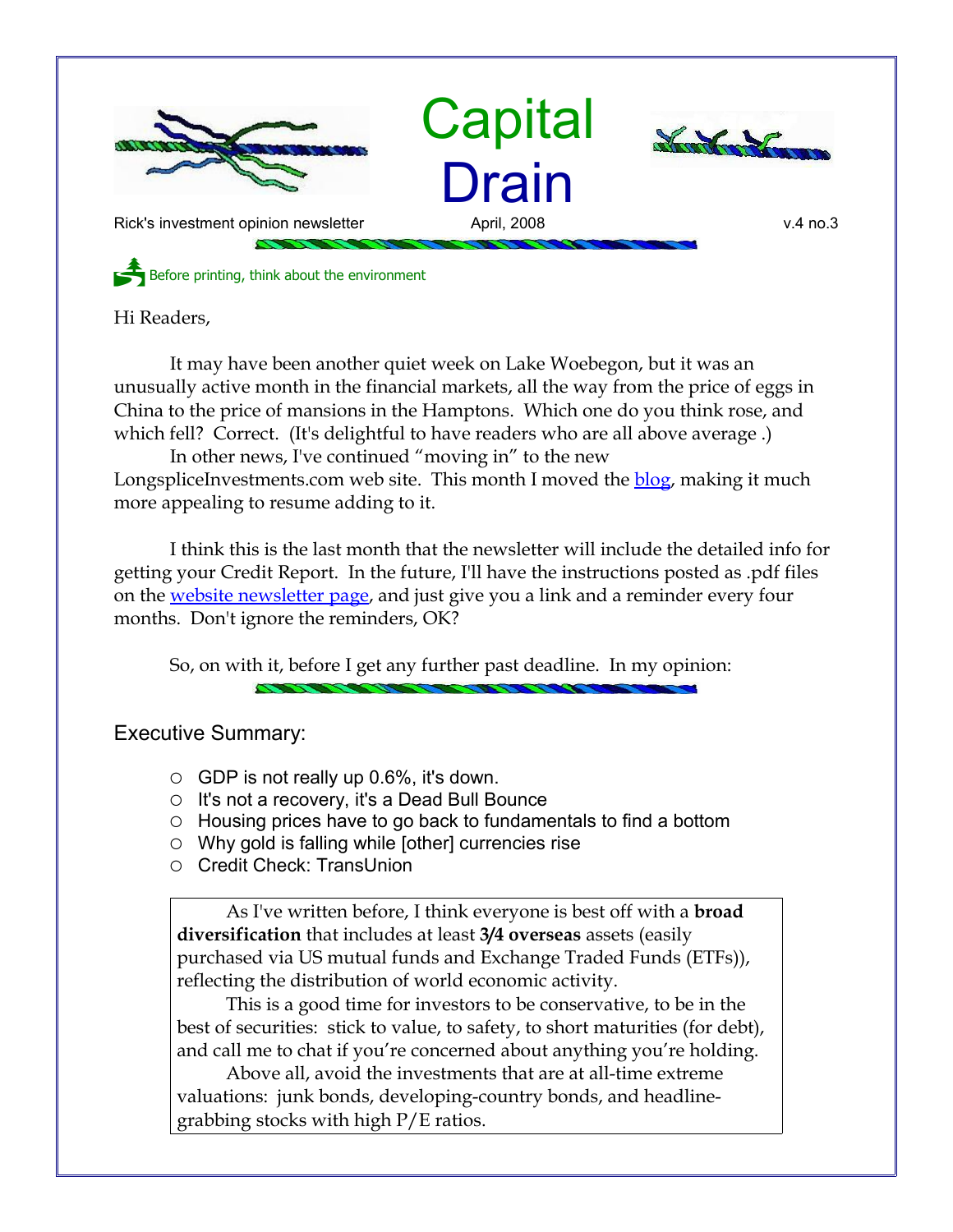The Details:

"This is a man-made crisis and it's made by this false belief that markets correct their own excesses," Soros, 77, said. "It will take much longer for the full effect of the decline in the housing market to be felt."

As I write this, the stock markets are having a big Yipee! of a rally. Why? Well... Many people perceive recent news as good. No banks have blown up for a

whole month. The Fed just lowered their target short-term interest rate. The Department of Commerce released a Gross Domestic Product (GDP) report that says we're not in a recession.

I'm not buying it.

Let's start with that last news item. The **GDP report** is nowhere near as encouraging as some are making it sound. First of all, it's the Advance Estimate of the first quarter (1Q) GDP. It could change; these estimates often do. A month from now they'll revise it, and that will still be called the Preliminary report. The accurate final report will be another month after that.

Second, the only reason it was positive rather than slightly negative was that retailers ordered more stuff than they actually sold. Does that sound like a good thing? That excess stuff is now sitting in swollen inventories. Retailers want to get rid of it, and they're not going to order more until they're sure they need it. So, technically the GDP increased because producers produced and sold to retailers, but the increase in GDP is really borrowed from next quarter. Producers will be asked to produce less as retailers refrain from ordering.

Third, GDP growth is quoted as 'real', i.e., adjusted for inflation. If, however, you adjust for too little inflation, it makes the GDP growth look bigger. The inflation estimate they use for GDP is a bit lower than most, and particularly lower than the current headline CPI-U. The difference is small, but would reduce real GDP growth by a few tenths of a percent.

Fourth, while "2 quarters of falling GDP" is the rule of thumb for a recession, it's not the real rule. The existence, start, and finish of recessions are determined by the National Bureau of Economic Research, based on more factors than just quarterly GDP. I still think they'll call the start of this recession as last December.

Finally, almost all economists are predicting that the second quarter will be worse than the first, and therefore likely negative GDP.

The point of all that discussion isn't just who's right or what the GDP really is. The point is, where to invest? Is the stock market a good place?

<span id="page-1-0"></span><sup>1</sup> Patricia Kuo and Bei Hu, "Soros Says Credit Crisis Will Worsen Before Improving (Update4)", Bloomberg.com, April 10 2008, Bloomberg, LP, April 10 2008, <http://www.bloomberg.com/apps/news?pid=20601087&sid=akh0d.rJSrUI&refer=worldwide>.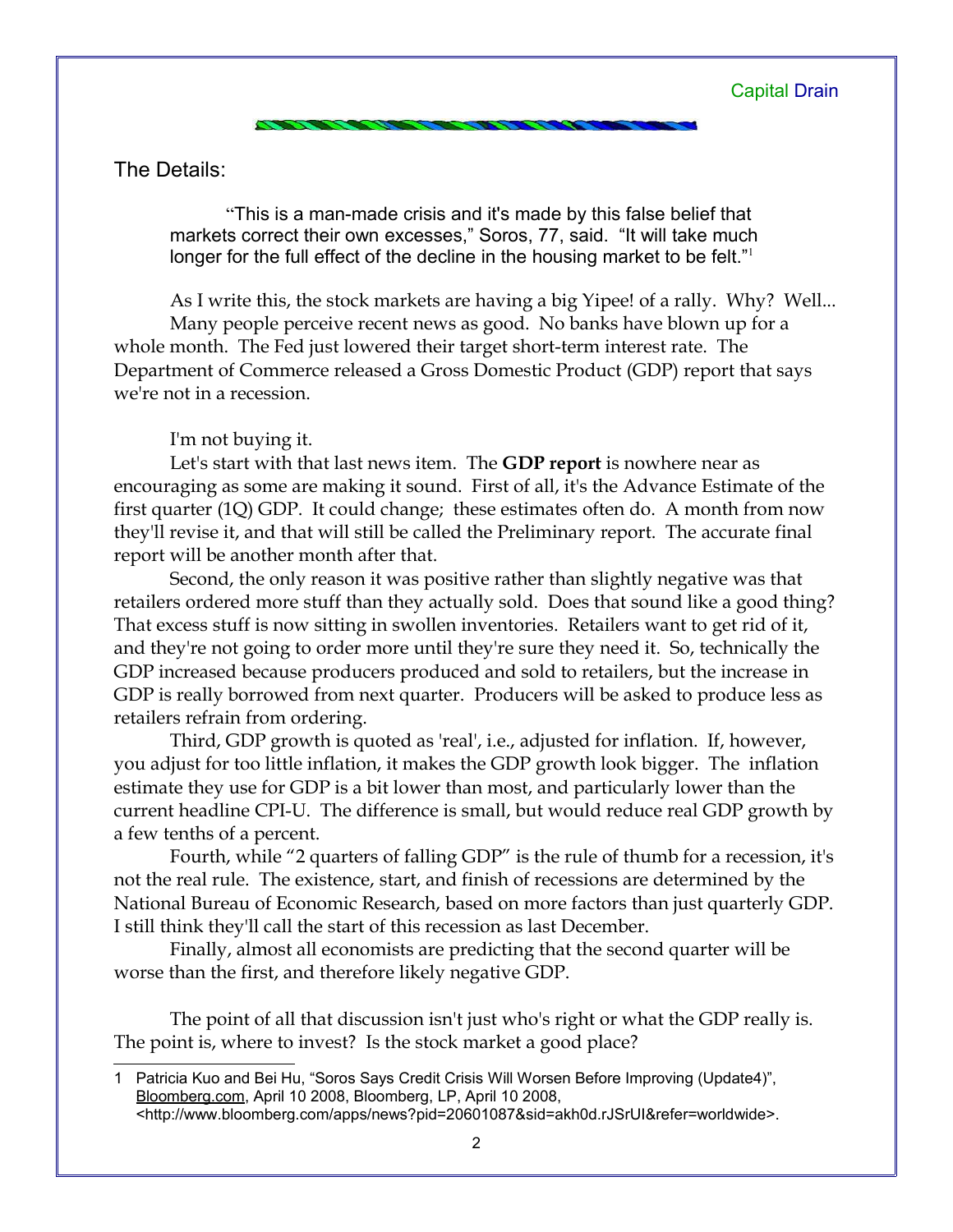Despite today's 1.5%-ish rally, and a 5%-ish rise in April, I don't think stock investors will be very happy with the rest of the year.

Basically, I think we're seeing a Dead Bull Bounce.<sup>[2](#page-2-0)</sup> There's more bad news to come over the next year. If the best news we have is the GDP, really, there is no good news. The bounce is noise. The drop will resume.

It's sad, but **house prices** have a long way to fall still. In the process, more exhomeowners, investors, developers, and banks will be hurt.

Many remember the old days, before the bubble. The good reasons to buy a house were:

1) To rent it out profitably, or

2) To save money by paying a mortgage rather than paying rent.

The two reasons were complementary, and could exist together. Not everyone could afford a big down payment, so some had to rent. Others had cash to invest, and could earn positive cash flow after interest and taxes.

One seldom heard then about the reason everyone thinks of now:

3) To sell at a profit. (The Ponzi option.)

Before the inflation of the '70s and '80s, that was not assumed to be reliable.

In the housing bubble, home-buyers relied solely on reason 3. Reasons 1 and 2 weren't even true. Investors couldn't charge enough rent to earn a profit after taxes and interest, and homeowners could have saved money by renting and banking the difference.

Now that's unwinding. The magic spell of belief in levitating housing prices is broken, and investors and new home-buyers aren't going to jump in in large numbers until reasons 1 and 2 are true again.

The foreclosures related to sub-prime loans are nearly finishing, but the foreclosures due to negative-amortization loans (a.k.a. payment-optional or option-ARMs) made to good, even "prime" lenders are falling apart now. Add to that forced sales due to job losses or illness. Everyone's trying-- needing-- to sell into a market where prices are dropping at record rates and nearly a year's worth of normal sales volume is sitting empty.

I haven't heard a plan yet from Bush, Paulson, Frank, Pelosi, or even investors like Bill Gross or economists like Robert Reich or Paul Krugman-- haven't heard a plan yet that accepts the point: House prices HAVE to fall to reach equilibrium with demand, that is, to begin to create real financial demand from reasons 1 and 2. Supporting house prices can't work, not even having someone buy up houses and destroy them. (Yes, it has been proposed.)

<span id="page-2-0"></span><sup>2</sup> Traditionally called a 'Dead Cat Bounce,' from the observation that even a dead cat will bounce when dropped from high enough. I prefer to not alarm the local cats, and wish especially to point out more clearly what it is that's really dead and bouncing. It's the Bull.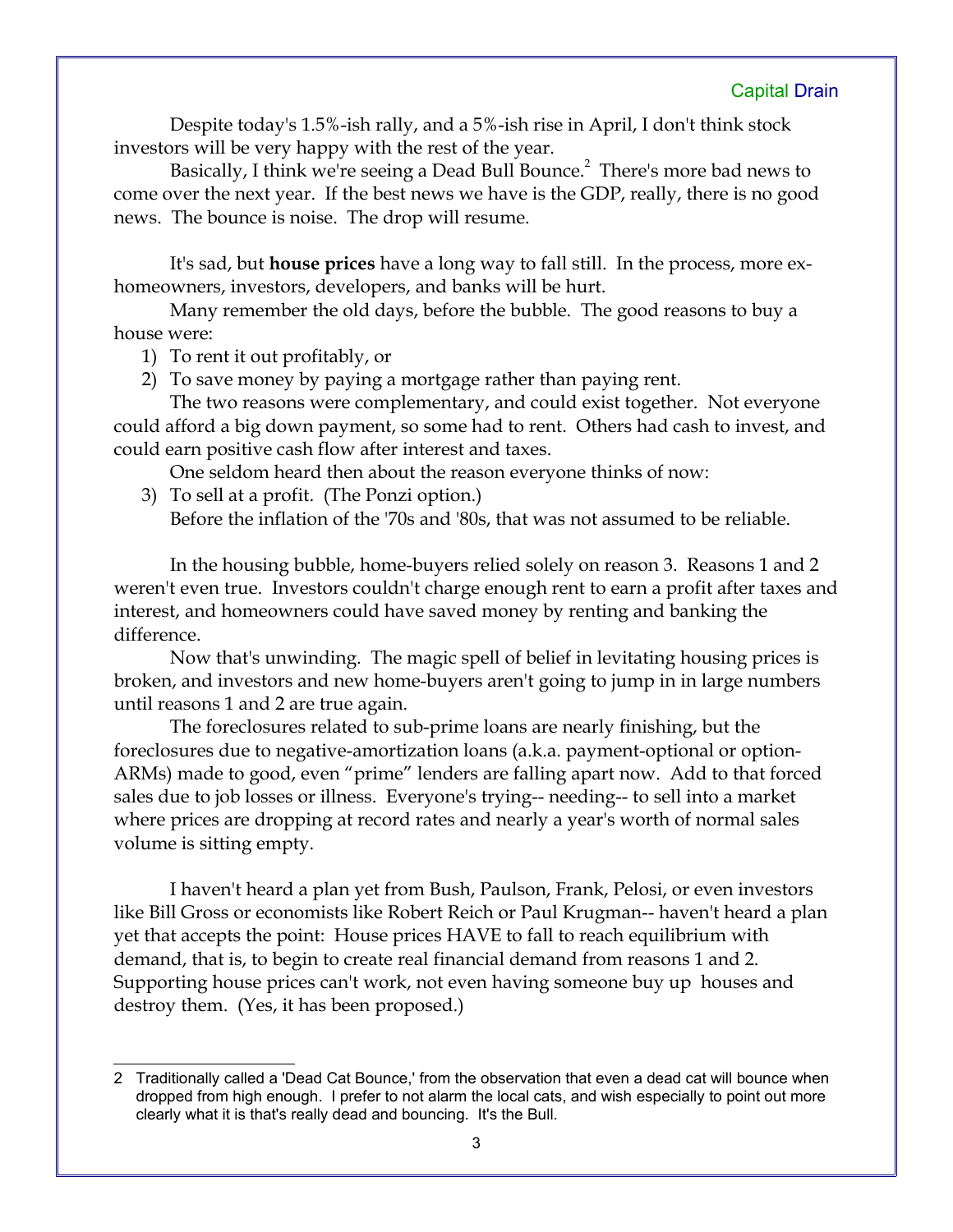Rents have to be reasonable for people's incomes. Purchase prices have to be rational compared to renting. Rents are near historical norms relative to incomes, so it is prices that will change.

A year or so ago I explained how gold acts like an extra-national currency. For a year, that was apparent: the dollar was falling against all major currencies and against gold, i.e. gold was rising along with the Euro, Yuan, etc.

Why, lately, are **currencies** still **rising, but gold falling**?

Basically, because gold rose more than any of the other currencies did, and now it's falling back in line with the pack.

To use a simple example: The dollar fell vs. the Euro, and it fell a lot vs. gold. Arithmetically and in fact, that meant that the Euro fell vs. gold. Well, the Euro is pretty healthy so there's no good reason it should have fallen vs. gold, i.e., that the Euro price for gold should have risen so much. Now gold is falling relative to the Euro, at an even greater rate than the dollar is falling relative to the Euro. Again, do the sums: that means that in dollar terms the Euro rises more but gold falls.

Does that make sense? If not, next month I'll make a diagram to clarify.

One last topic and then I can send this off.

This month we finish another cycle of **credit check**ing, this time at the third agency, TransUnion. I don't want to be mean about it, but of all the agencies, only TransUnion have been difficult to deal with, and they've been difficult EVERY TIME, three years in a row.

It's worth it to try anyway, of course. Identity theft is accelerating, and spotting something fishy in your Credit Report may allow you to nip a problem in the bud.

I hope these directions will guide you through the process. I've had to extrapolate from my notes from the other two agencies, although the script has been checked and confirmed to work by one reader.

- o Open your favorite browser and go to **[https://www.annualCreditReport.com](https://www.annualCreditReport.com/)**
- o select your State and click "Request Report"
- o Fill in the form with your personal information.
	- Click the little box that says "show only last 4 of Social Security Number in report"
	- Enter the security code (this prevents automated logins)
	- **Press "Continue"**
- o Click the little box next to



Click "Next"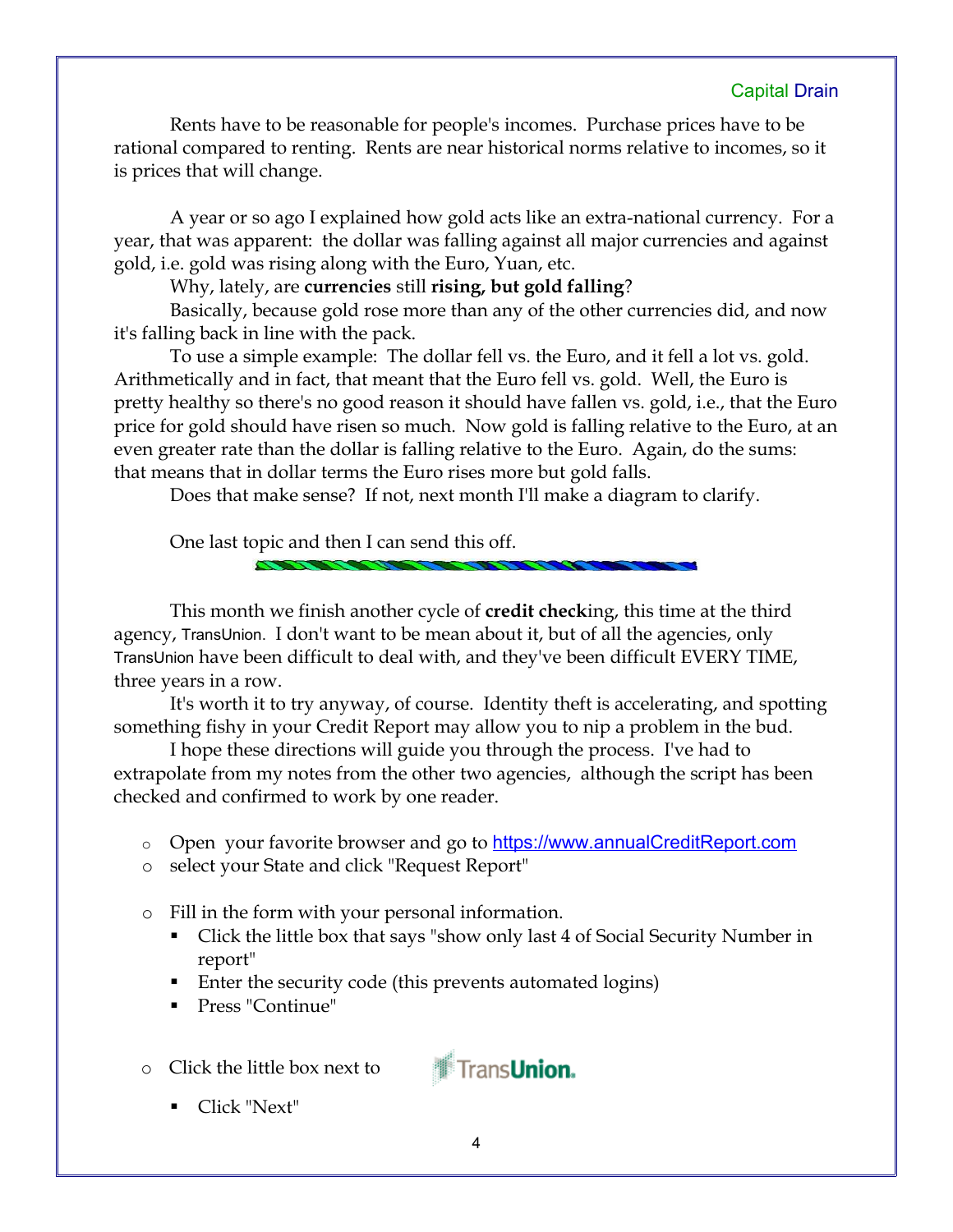o Click "Next" again

| This is where TransUnion stops co-operating with me. If they don't co-operate with you<br>either, here's how the process goes:                                                                                                                                                                                                                                                                                                                                                                                                    |
|-----------------------------------------------------------------------------------------------------------------------------------------------------------------------------------------------------------------------------------------------------------------------------------------------------------------------------------------------------------------------------------------------------------------------------------------------------------------------------------------------------------------------------------|
| They say I already have an account.<br>I snuffle and root around through papers for a while, dig out my account<br>number and password, and enter them.<br>Click "Enter"<br>$\bullet$<br>They ask me to select a new Secret Question and answer. OK.<br>Click "Enter"<br>$\bullet$<br>Back to the main script:<br>Don't click on any of the added-cost items.<br>Do read the Service Agreement<br>Click "Accept"<br>$\bullet$<br>Would you like to be automatically reminded to check TransUnion annually?<br>Click "Yes" or "No" |
| They say "Unable to confirm your identity." B@stards.<br>Fallback position:<br>$\bullet$<br>To Request your Credit Report by Mail:<br>1. Download the request form<br>2. Print and complete the form. Check the box for TransUnion.<br>3. Mail the completed form to:<br><b>Annual Credit Report Request Service</b><br>P.O. Box 105281<br>Atlanta, GA 30348-5281                                                                                                                                                                 |
| Your reports will be mailed to you within 15 days. Please, allow 2-3<br>weeks for delivery.                                                                                                                                                                                                                                                                                                                                                                                                                                       |
| You're done with them for another year, during which they may fix their system.                                                                                                                                                                                                                                                                                                                                                                                                                                                   |

- o Enter the last 4 digits of your SSN
	- Click "Submit>>"
- o Answer the security questions
	- Click "Submit>>"

Probably at this point, although I could not confirm:

- Select a new Secret Question and answer.
	- Click "Enter"
- Don't select any of the added-cost items.
	- Do read the Service Agreement
	- Click "Accept"
- Would you like to be automatically reminded to check TransUnion annually?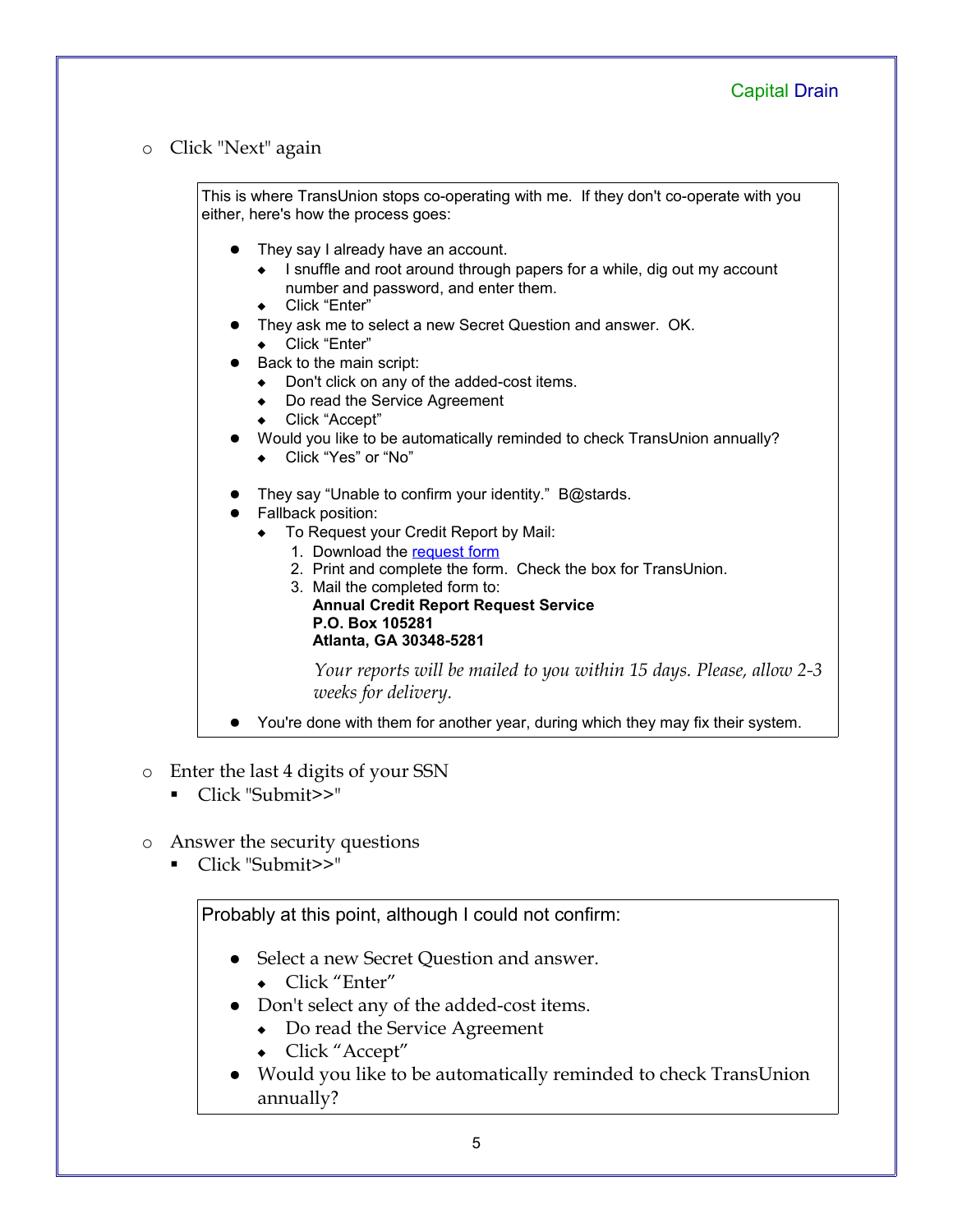Click "Yes" or "No"

- o You should see the Report Summary page and instructions to make a note of your report number.
	- Make a note of your report number.
	- Notice where it says the number of potentially negative items, number of accounts in good standing, etc. Do the totals seem right?
	- Click the little link that says "Print your report". (It's on the same line as your name)
- o This pops open a new page (or tab) with your actual report.
	- Read through it
	- Click "Print Report"
- o Assuming you haven't had any problems with these steps, you're done.
- o Click "Close window" to close the print page/tab.
	- Click "Return to AnnualCreditReport.com" at the very top of the page. This logs you out from TransUnion.
	- Click "OK"
	- If you then get a message that your session has timed out, ignore it. You're done.
	- Close the browser window.

Bonus chart! (filler)

## **CPI-U with Average Food & Energy**



Notice that even when "volatile" Food and Energy are reduced to a 5-year average, it's still a big chunk of inflation that is not captured in Core inflation.